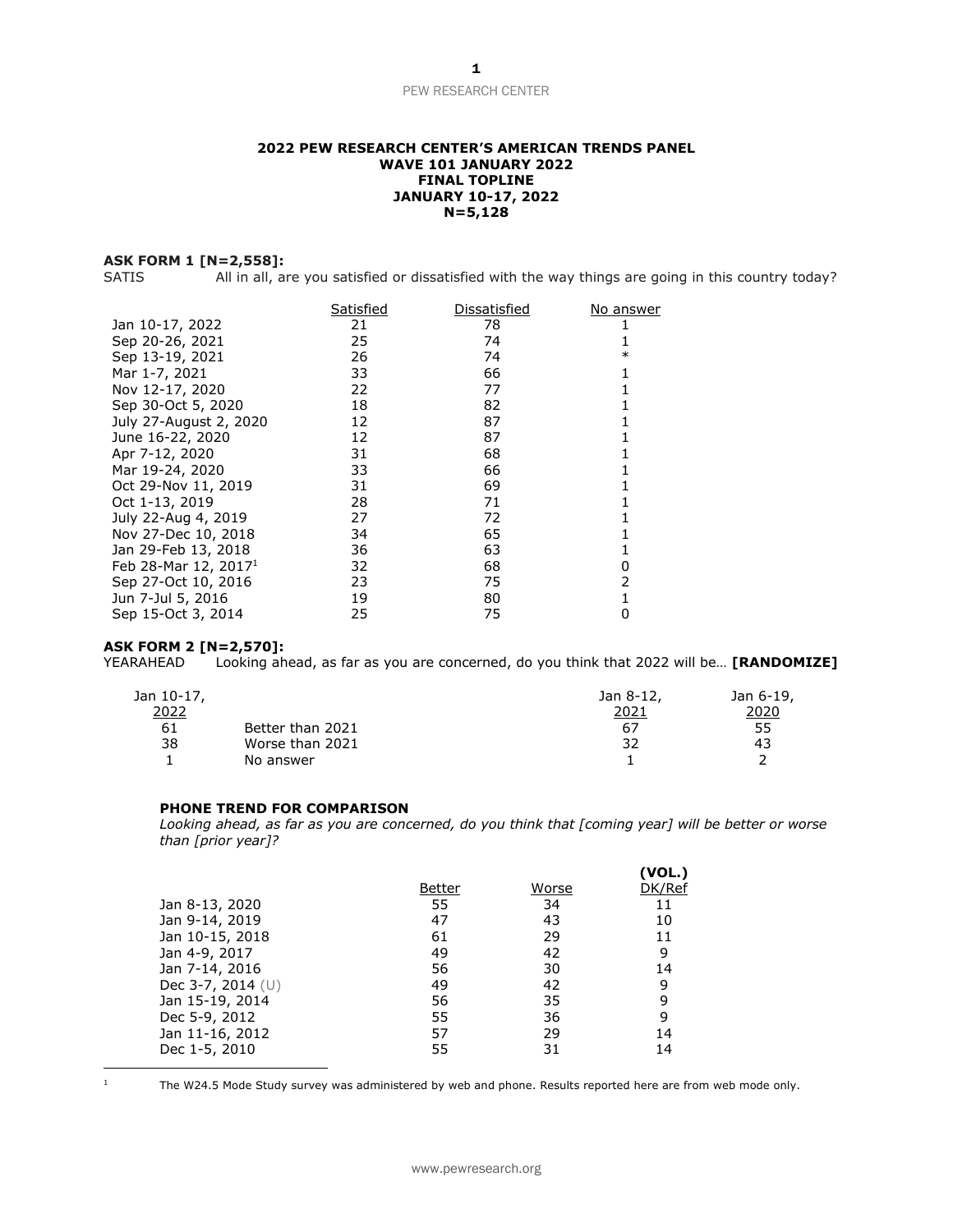### **PHONE TREND FOR COMPARISON CONTINUED…**

|    |        | (VOL.)       |
|----|--------|--------------|
|    |        | DK/Ref       |
| 67 | 26     | 8            |
| 52 | 37     | 11           |
| 50 | 34     | 16           |
| 57 | 28     | 15           |
| 66 | 19     | 15           |
| 59 | 25     | 16           |
| 59 | 28     | 13           |
| 64 | 20     | 16           |
| 61 | 11     | 28           |
| 61 | 31     | 8            |
| 48 | 42     | 10           |
| 53 | 25     | 22           |
| 64 | 20     | 17           |
| 61 | 20     | 19           |
| 50 | 32     | 18           |
| 41 | 44     | 15           |
|    | Better | <b>Worse</b> |

### **ASK ALL:**

POL1JB Do you approve or disapprove of the way Joe Biden is handling his job as president? **ASK IF ANSWERED POL1JB (POL1JB=1,2) [N=5,003]:**

POL1JBSTR Do you **[IF POL1JB=1**: approve; **IF POL1JB=2**: disapprove**]** of the way Joe Biden is handling his job as president…

|                 | <b>NET</b> | Verv     | Not so   | No     | <b>NET</b>        | Verv     | Not so   | No     | No     |
|-----------------|------------|----------|----------|--------|-------------------|----------|----------|--------|--------|
|                 | Approve    | strongly | strongly | answer | <b>Disapprove</b> | strongly | strongly | answer | answer |
| Jan 10-17, 2022 | 41         | 21       | 19       |        | 56                | 39       | 18       | $\ast$ |        |
| Sep 13-19, 2021 | 44         |          | 17       | $\ast$ | 53                | 38       | 15       |        |        |
| July 8-18, 2021 | 55         | n/a      | n/a      | n/a    | 43                | n/a      | n/a      | n/a    |        |
| Apr 5-11, 2021  | 59         | n/a      | n/a      | n/a    | 39                | n/a      | n/a      | n/a    |        |
| Mar 1-7, 2021   | 54         | 38       | 15       |        | 42                | 29       | 12       |        |        |

**See past presidents' approval trends:** [Donald Trump,](https://www.pewresearch.org/politics/wp-content/uploads/sites/4/2021/01/PP_2021.01.15_biden-trump-views_TOPLINE.pdf) [Barack Obama,](http://assets.pewresearch.org/wp-content/uploads/sites/5/2017/01/19114252/01-19-17-2017-Political-outlook-topline-for-release.pdf) [George W. Bush,](https://www.pewresearch.org/politics/2009/01/15/strong-confidence-in-obama-country-seen-as-less-politically-divided/) [Bill Clinton](https://www.pewresearch.org/politics/2001/01/11/clinton-nostalgia-sets-in-bush-reaction-mixed/)

# **ASK ALL:**

In the long run, do you think Joe Biden will be... [RANDOMIZE 1 AND 2 WITH OPTION 3 **ALWAYS LAST]**

| Jan 10-17, |                           | Jan 8-12, |
|------------|---------------------------|-----------|
| 2022       |                           | 2021      |
| 20         | A successful president    | 29        |
| 43         | An unsuccessful president | 26        |
| 37         | Too early to tell         | 44        |
|            | No answer                 |           |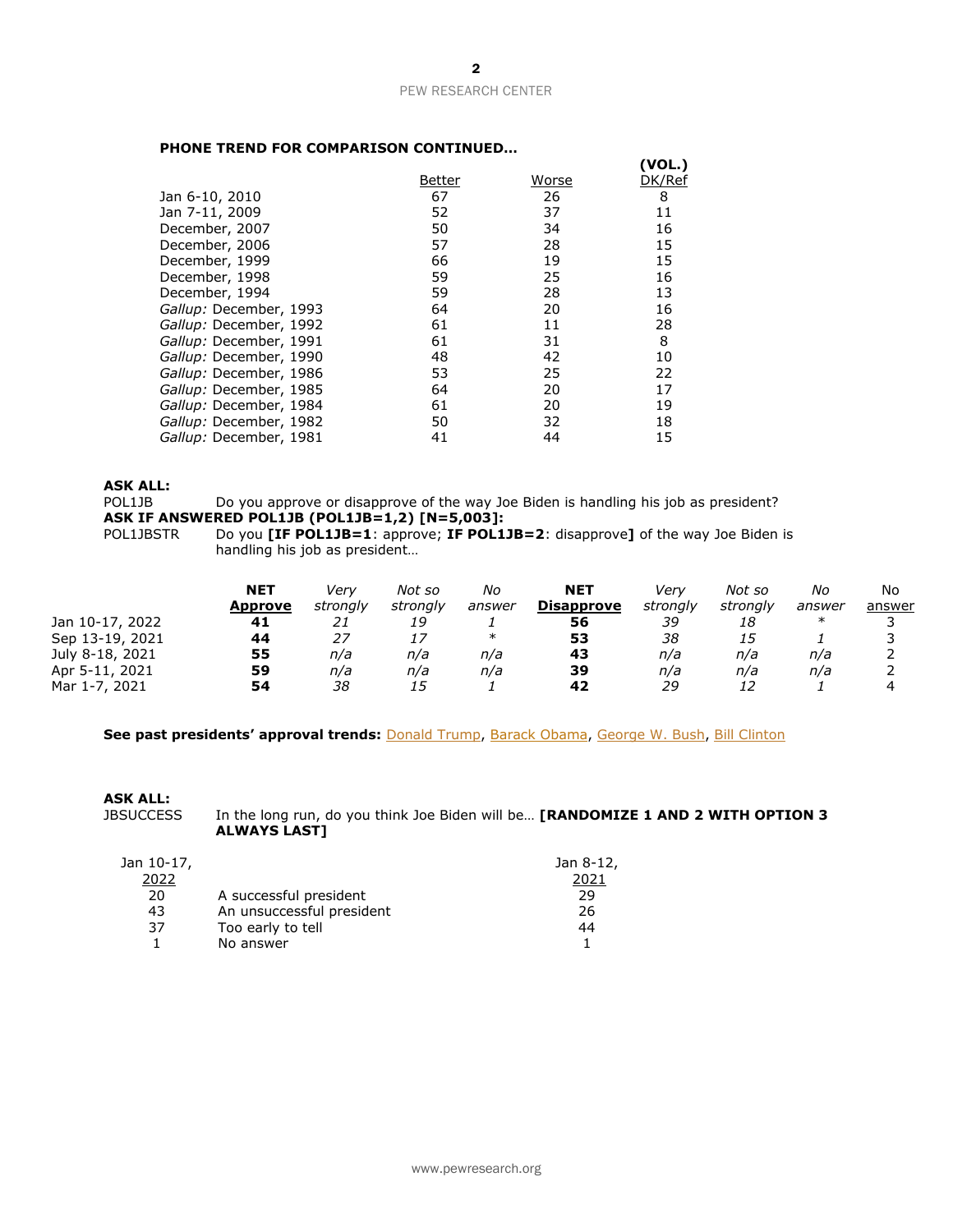3

### PEW RESEARCH CENTER

# **TREND FOR COMPARISON:**

*In the long run, do you think Donald Trump will be…*

| Jan 6-19,<br>2020 |                           |
|-------------------|---------------------------|
|                   |                           |
| 34                | A successful president    |
| 48                | An unsuccessful president |
| 18                | Too early to tell         |
|                   | No answer                 |
|                   |                           |

# **PHONE TREND FOR COMPARISON**

*In the long run, do you think Donald Trump will be a successful or unsuccessful president, or do you think it is too early to tell?*

|                       | Successful | Unsuccessful | Too early | (VOL.)<br>DK/Ref           |
|-----------------------|------------|--------------|-----------|----------------------------|
| <b>Trump</b>          |            |              | to tell   |                            |
| Jan 8-13, 2020        | 36         | 37           | 26        | 1                          |
|                       | 29         | 47           | 23        |                            |
| Jan 9-14, 2019        |            |              |           | $\mathbf 1$<br>$\mathbf 1$ |
| Jan 10-15, 2018       | 23         | 41           | 34        | $\mathbf 1$                |
| Jan 4-9, 2017         | 21         | 20           | 58        |                            |
| <b>Obama</b>          |            |              |           |                            |
| Jan 7-14, 2016        | 37         | 34           | 26        |                            |
| Jan 7-11, 2015        | 32         | 38           | 29        |                            |
| Jan 15-19, 2014       | 28         | 34           | 35        |                            |
| Jun 12-16, 2013       | 34         | 31           | 33        |                            |
| Jan 9-13, 2013        | 33         | 26           | 39        | 32322232                   |
| Jan 11-16, 2012       | 27         | 32           | 39        |                            |
| Jan 5-9, 2011         | 25         | 26           | 47        |                            |
| Jan 6-10, 2010        | 24         | 21           | 52        |                            |
| Sep 30-Oct 4, 2009    | 27         | 18           | 54        |                            |
| Jan 7-11, 2009        | 30         | 4            | 65        | $\mathbf{1}$               |
| Bush                  |            |              |           |                            |
| January, 2007         | 24         | 45           | 27        | 4                          |
| January, 2006         | 27         | 37           | 32        | 4                          |
| Early October, 2005   | 26         | 41           | 30        |                            |
| January, 2005         | 36         | 27           | 35        | 3<br>2<br>3<br>1           |
| December, 2003        | 39         | 20           | 38        |                            |
| Early October, 2002   | 40         | 15           | 44        |                            |
| January, 2001         | 26         | 15           | 58        | $\mathbf{1}$               |
| <b>Clinton</b>        |            |              |           |                            |
| January, 1999         | 44         | 24           | 29        |                            |
| Early September, 1998 | 38         | 24           | 35        |                            |
| February, 1995        | 18         | 34           | 43        |                            |
| October, 1994         | 14         | 35           | 48        |                            |
| May, 1994             | 21         | 26           | 52        | 3353131                    |
| January, 1994         | 21         | 19           | 57        |                            |
| October, 1993         | 18         | 25           | 56        |                            |
|                       |            |              |           |                            |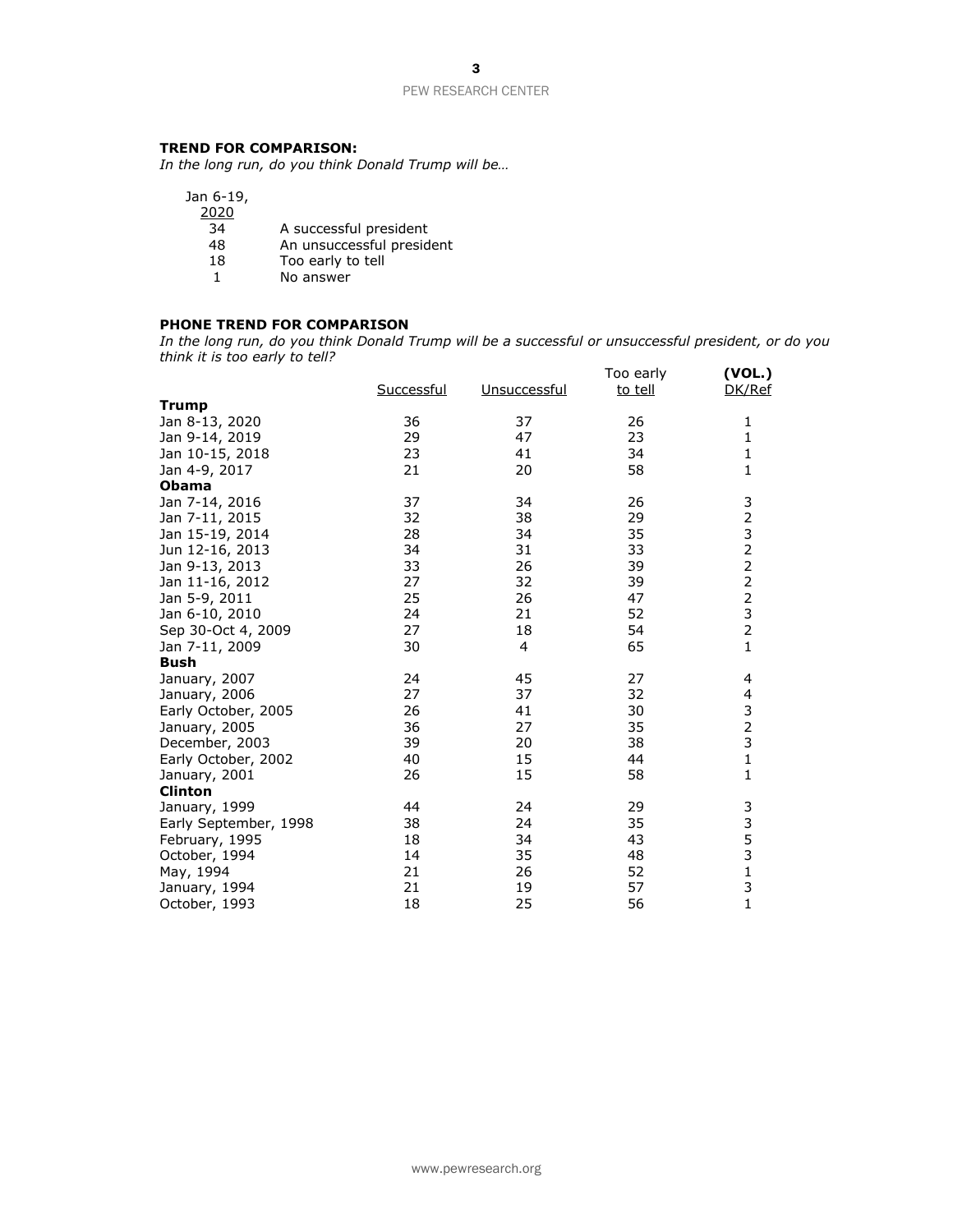# **ASK ALL:**

Do you have a favorable or unfavorable opinion of each of the following? **[RANDOMIZE ITEMS]**

|    |                      |            | $\cdot$ Favorable $\cdot$ |        |            | <b>Unfavorable-</b> |        |                |
|----|----------------------|------------|---------------------------|--------|------------|---------------------|--------|----------------|
|    |                      | <u>NET</u> | Very                      | Mostly | <b>NET</b> | <u>Very</u>         | Mostly | No.<br>answer  |
| a. | The Republican Party |            |                           |        |            |                     |        |                |
|    | Jan 10-17, 2022      | 35         | 7                         | 28     | 63         | 31                  | 32     | 2              |
|    | Mar 1-7, 2021        | 38         | $\overline{7}$            | 31     | 60         | 29                  | 31     | $\overline{2}$ |
|    | July 27-Aug 2, 2020  | 41         | 11                        | 30     | 57         | 31                  | 27     | $\mathbf{1}$   |
|    | Jan 6-19, 2020       | 41         | 9                         | 32     | 57         | 28                  | 29     | $\overline{2}$ |
|    | July 22-Aug 4, 2019  | 41         | 10                        | 31     | 57         | 27                  | 30     | $\overline{2}$ |
| b. | The Democratic Party |            |                           |        |            |                     |        |                |
|    | Jan 10-17, 2022      | 43         | 7                         | 35     | 55         | 28                  | 28     | 2              |
|    | Mar 1-7, 2021        | 47         | 10                        | 37     | 51         | 24                  | 26     | 2              |
|    | July 27-Aug 2, 2020  | 46         | 11                        | 35     | 53         | 29                  | 24     | 1              |
|    | Jan 6-19, 2020       | 43         | 8                         | 35     | 55         | 27                  | 29     | 2              |
|    | July 22-Aug 4, 2019  | 47         | 10                        | 37     | 51         | 27                  | 24     | $\mathbf{1}$   |
| c. | Congress             |            |                           |        |            |                     |        |                |
|    | Jan 10-17, 2022      | 28         | 2                         | 26     | 70         | 22                  | 48     | $\overline{2}$ |
|    | Apr 5-11, 2021       | 36         | 3                         | 33     | 61         | 17                  | 44     | $\overline{2}$ |
|    | July 27-Aug 2, 2020  | 35         | 4                         | 31     | 63         | 17                  | 45     | $\overline{2}$ |
|    | Jan 6-19, 2020       | 33         | 3                         | 30     | 65         | 20                  | 45     | $\overline{2}$ |
|    | July 22-Aug 4, 2019  | 35         | 3                         | 32     | 64         | 19                  | 45     | $\mathbf{1}$   |

# **INSFTFAVd HELD FOR FUTURE RELEASE**

## **[RANDOMIZE FEEL\_COUNTRY\_FEAR, FEEL\_COUNTRY\_HOPEFUL, FEEL\_COUNTRY\_ANGRY, FEEL\_COUNTRY\_PROUD ON SAME PAGE]**

#### **ASK ALL:**

Thinking about the state of the country these days, would you say you feel… *[Please select one item from each pair]*

## **FEEL\_COUNTRY\_FEAR [DISPLAY RESPONSES IN ORDER]**

|                      |         | <b>Not</b> | No     |
|----------------------|---------|------------|--------|
|                      | Fearful | fearful    | answer |
| Jan 10-17, 2022      | 62      | 37         |        |
| Nov 12-17, 2020      | 61      | 37         |        |
| Sep 30-Oct 5, 2020   | 63      | 36         | $\ast$ |
| June 16-22, 2020     | 66      | 33         | $\ast$ |
| FEEL_COUNTRY_HOPEFUL |         |            |        |
|                      |         | Not        | No     |
|                      | Hopeful | hopeful    | answer |
|                      |         |            |        |
| Jan 10-17, 2022      | 46      | 53         |        |
| Nov 12-17, 2020      | 54      | 45         |        |
| Sep 30-Oct 5, 2020   | 44      | 55         | $\ast$ |
| June 16-22, 2020     | 46      | 53         | $\ast$ |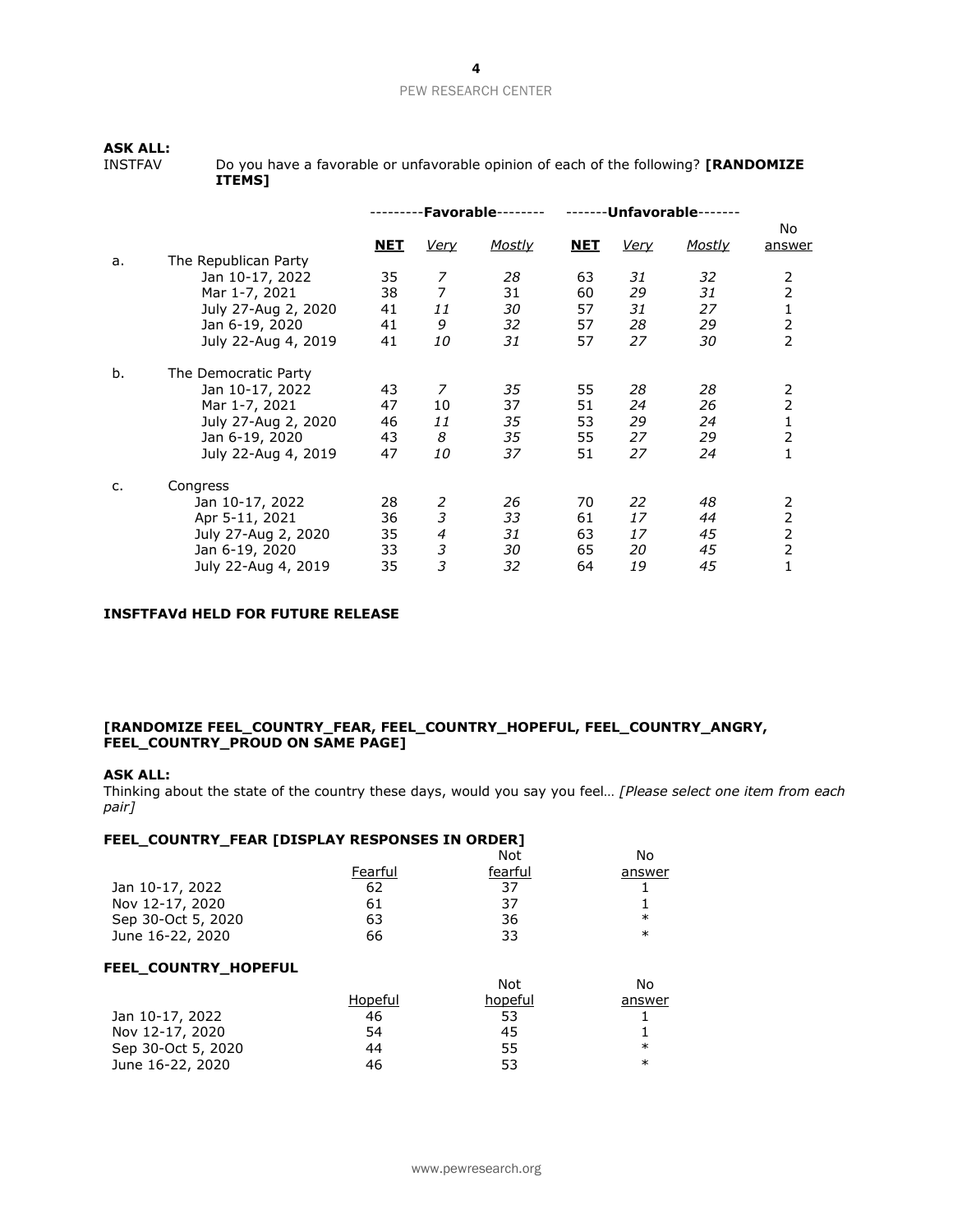# **FEEL\_COUNTRY\_ANGRY**

|                  |              | Not          | No     |
|------------------|--------------|--------------|--------|
|                  | <u>Angry</u> | <u>angry</u> | answer |
| Jan 10-17, 2022  | 55           | 43           |        |
| Nov 12-17, 2020  | 54           | 45           |        |
| June 16-22, 2020 |              | າງ           | $\ast$ |

# **FEEL\_COUNTRY\_PROUD**

|                  |       | Not   | No     |
|------------------|-------|-------|--------|
|                  | Proud | proud | answer |
| Jan 10-17, 2022  | 20    | 78    |        |
| Nov 12-17, 2020  | 24    | 74    |        |
| June 16-22, 2020 |       | 83    |        |

# **ADDITIONAL QUESTION HELD FOR FUTURE RELEASE**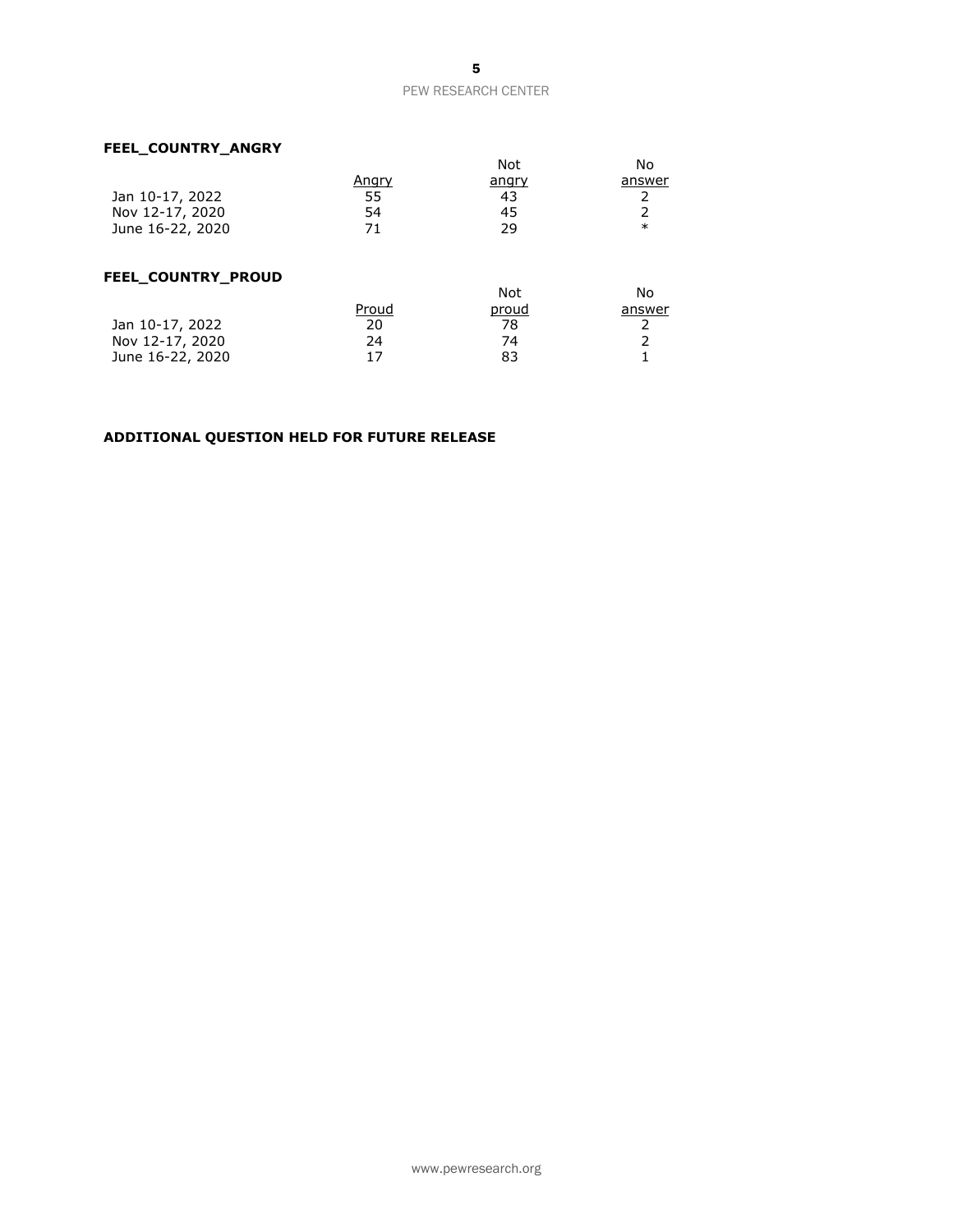# **ASK ALL:**

JBCONF Thinking about Joe Biden's ability to handle a number of things, how confident are you that Joe Biden can do each of the following? **[RANDOMIZE ITEMS] ]**

| <b>ASK ALL:</b> |                                                                                                                                                                                    | Very<br>confident                | Somewhat<br>confident            | Not too<br>confident             | Not at all<br>confident          | No<br>answer                               |
|-----------------|------------------------------------------------------------------------------------------------------------------------------------------------------------------------------------|----------------------------------|----------------------------------|----------------------------------|----------------------------------|--------------------------------------------|
| <b>PUBH</b>     | Handle the public health impact of the<br>coronavirus outbreak<br>Jan 10-17, 2022<br>Sep 13-19, 2021<br>Mar 1-7, 2021<br>Nov 12-17, 2020<br>Sep 30-Oct 5, 2020<br>June 16-22, 2020 | 15<br>21<br>32<br>26<br>23<br>15 | 30<br>30<br>33<br>32<br>31<br>37 | 24<br>19<br>16<br>18<br>20<br>21 | 32<br>30<br>19<br>24<br>25<br>26 | $\ast$<br>$\ast$<br>$\ast$<br>1<br>1<br>1  |
| <b>ECON</b>     | Make good decisions about<br>economic policy<br>Jan 10-17, 2022<br>Sep 13-19, 2021<br>Mar 1-7, 2021<br>Nov 12-17, 2020<br>Sep 30-Oct 5, 2020<br>June 16-22, 2020                   | 12<br>17<br>24<br>21<br>17<br>12 | 33<br>31<br>32<br>31<br>33<br>35 | 23<br>19<br>17<br>19<br>19<br>23 | 33<br>32<br>27<br>28<br>30<br>29 | 1<br>1<br>$\ast$<br>1<br>$\mathbf{1}$<br>1 |
| IMMI            | <b>ASK FORM 1 [N=2,558]:</b><br>Make wise decisions about immigration<br>policy<br>Jan 10-17, 2022<br>Sep 13-19, 2021<br>Mar 1-7, 2021                                             | 10<br>14<br>22                   | 30<br>29<br>31                   | 24<br>20<br>15                   | 34<br>37<br>31                   | 1<br>1<br>$\ast$                           |
| <b>CLSR</b>     | Bring the country closer together<br>Jan 10-17, 2022<br>Sep 13-19, 2021<br>Mar 1-7, 2021<br>Sep 30-Oct 5, 2020<br>June 16-22, 2020                                                 | 5<br>9<br>15<br>17<br>14         | 25<br>25<br>33<br>32<br>30       | 31<br>28<br>24<br>20<br>25       | 39<br>37<br>28<br>29<br>30       | 1<br>1<br>1<br>1<br>1                      |
| <b>CN</b>       | Deal effectively with China<br>Jan 10-17, 2022<br>Feb 1-7, 2021                                                                                                                    | 8<br>19                          | 31<br>34                         | 28<br>20                         | 33<br>26                         | 1<br>$\mathbf{1}$                          |
| <b>CRIS</b>     | <b>ASK FORM 2 [N=2,570]:</b><br>Handle an international crisis<br>Jan 10-17, 2022                                                                                                  | 16                               | 28                               | 21                               | 35                               | 1                                          |
| CONG            | Work effectively with Congress<br>Jan 10-17, 2022                                                                                                                                  | 9                                | 32                               | 33                               | 25                               | $\mathbf{1}$                               |
| <b>CRIM</b>     | Effectively handle law enforcement and<br>criminal justice issues<br>Jan 10-17, 2022<br>Mar 1-7, 2021<br>Sep 30-Oct 5, 2020<br>June 16-22, 2020                                    | 11<br>18<br>15<br>11             | 30<br>35<br>34<br>35             | 27<br>21<br>19<br>25             | 32<br>25<br>31<br>28             | $\ast$<br>$\ast$<br>1<br>1                 |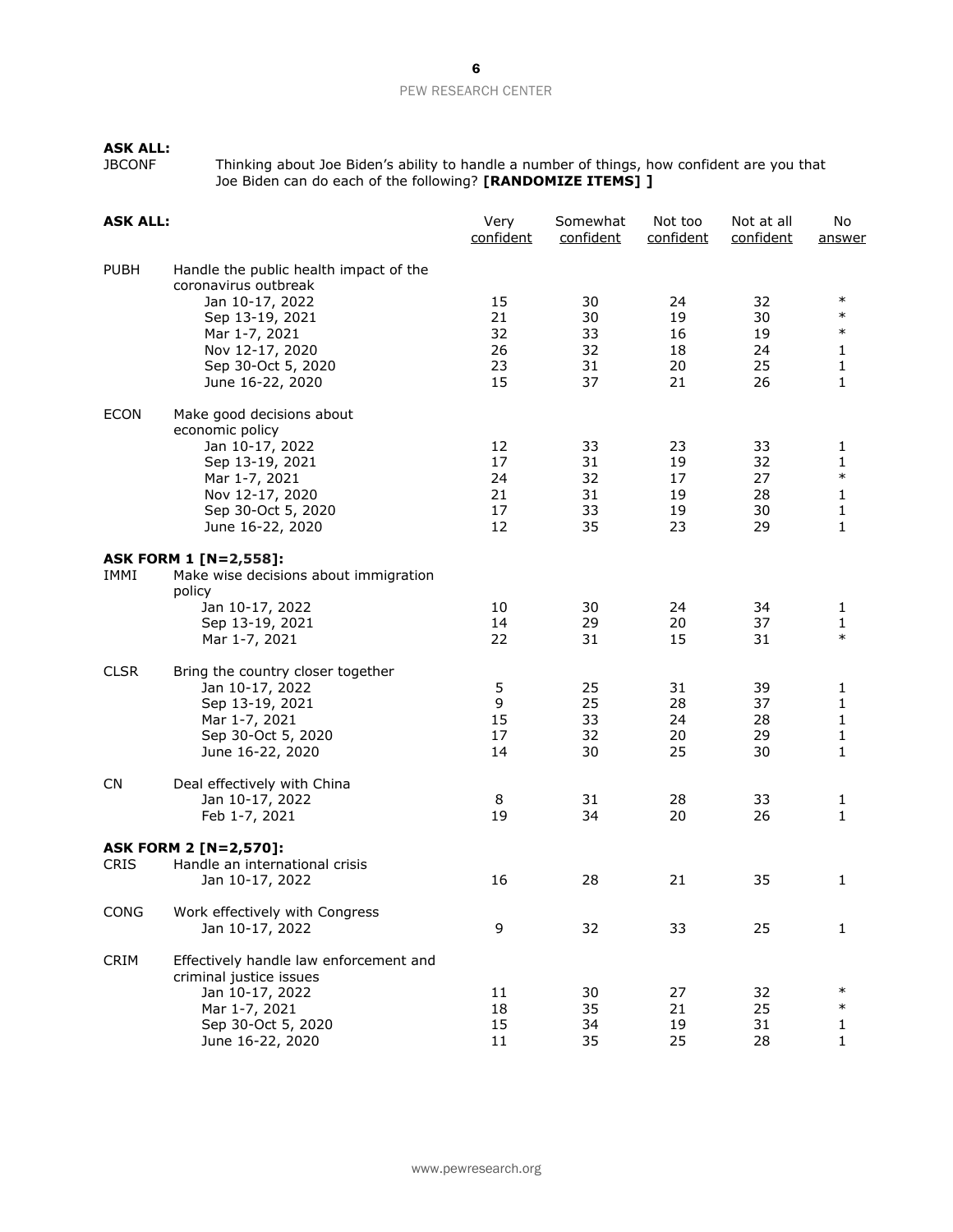### **ASK DEM OR LEAN DEM AND FORM 1 [N=1,434]:**

BIDEFOCUS Thinking about what Joe Biden has done as president, do you think he is listening… **[RANDOMIZE 1 AND 2, WITH OPTION 3 ALWAYS LAST]**

Jan 10-17,

2022

- 13 More to liberal Democrats
- 32 More to moderate Democrats
- 53 About equally to moderate and liberal Democrats<br>2 No answer
- No answer

#### **TREND FOR COMPARISON:**

BIDEFOCUS Thinking about what Joe Biden will do as president, do you think he will listen…

Jan 8-12,

2021

9 More to liberal Democrats<br>28 More to moderate Democr

More to moderate Democrats

- 62 About equally to moderate and liberal Democrats
- 1 No answer

#### **ASK DEM OR LEAN DEM AND FORM 2 [N=1,501]:**

BIDEFOCUS2 Thinking about what Joe Biden has done as president, do you think he SHOULD BE listening... **[RANDOMIZE 1 AND 2, WITH OPTION 3 ALWAYS LAST]**

Jan 10-17,

2022

| .  |  |                           |
|----|--|---------------------------|
| 18 |  | More to liberal Democrats |

- 18 More to moderate Democrats
- 63 About equally to moderate and liberal Democrats
- 1 No answer

#### PTYISSUE Which party would you say you agree with on each of the following policy areas? **[RANDOMIZE ITEMS; RANDOMIZE ORDER OF OPTIONS 1-4 AND 4-1, ALWAYS ASK OPTION 5 LAST; MAINTAIN SAME ORDER OF RESPONSE OPTIONS FOR SINGLE RESPONDENT]**

|                                                                                                                                            | Strongly<br>agree with<br>the<br>Republican<br>Party | Somewhat<br>agree with<br>the<br>Republican<br><u>Party</u> | Somewhat<br>agree with<br>the<br>Democratic<br><u>Party</u> | Strongly<br>agree with<br>the<br>Democratic<br><b>Party</b> | Don't<br>agree with<br>either<br><u>party</u> | No<br>answer |
|--------------------------------------------------------------------------------------------------------------------------------------------|------------------------------------------------------|-------------------------------------------------------------|-------------------------------------------------------------|-------------------------------------------------------------|-----------------------------------------------|--------------|
| <b>ASK ALL:</b><br>Policies to deal with the<br>C.<br>economy<br>Jan 10-17, 2022<br>Jul 22-Aug 4, 2019<br>Apr 5 - May 2, 2016 <sup>2</sup> | 16<br>21<br>15                                       | 21<br>20<br>20                                              | 23<br>23<br>23                                              | 12<br>14<br>16                                              | 27<br>20<br>24                                | ົາ           |

2

In 2016, each PTYISSUE item was asked on a separate screen; question was programmed: "Would you say you agree with the [RANDOMIZE TO MATCH RESPONSE OPTIONS: Republican Party or the Democratic Party] on the following policy area?" with response options listed in order that they appeared in question stem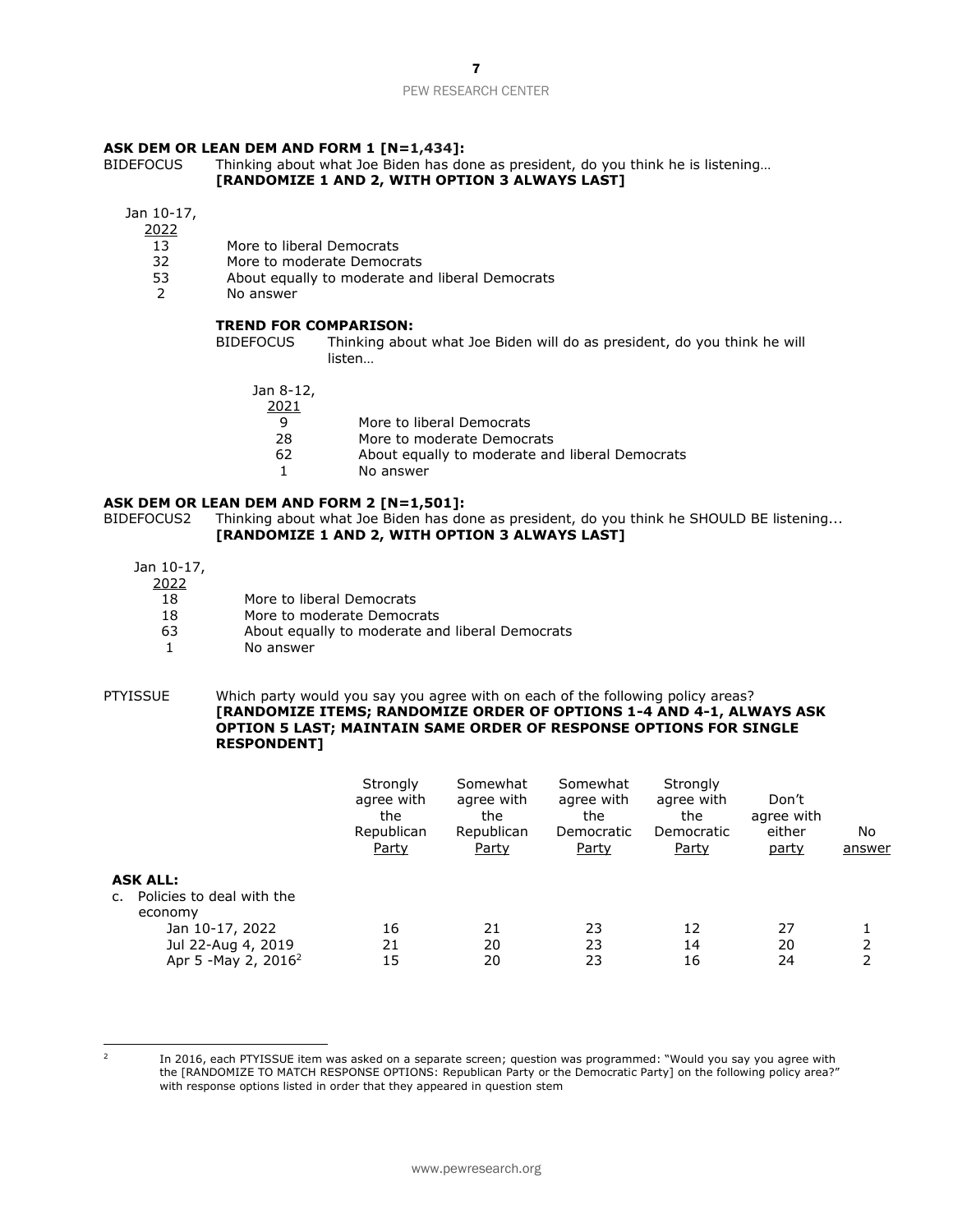# 8

### PEW RESEARCH CENTER

|    | <b>PTYISSUE CONTINUED</b>                                                                                                                                                  | Strongly<br>agree with<br>the<br>Republican<br>Party | Somewhat<br>agree with<br>the<br>Republican<br>Party | Somewhat<br>agree with<br>the<br>Democratic<br>Party | Strongly<br>agree with<br>the<br>Democratic<br>Party | Don't<br>agree with<br>either<br>party | No<br>answer                          |
|----|----------------------------------------------------------------------------------------------------------------------------------------------------------------------------|------------------------------------------------------|------------------------------------------------------|------------------------------------------------------|------------------------------------------------------|----------------------------------------|---------------------------------------|
| e. | Policies to deal with the<br>health impact of the<br>coronavirus (COVID-19)<br>Jan 10-17, 2022                                                                             | 10                                                   | 17                                                   | 20                                                   | 21                                                   | 31                                     | $\mathbf{1}$                          |
| а. | <b>ASK FORM 1 [N=2,558]:</b><br>Immigration policy<br>Jan 10-17, 2022<br><b>TREND FOR COMPARISON</b><br>Policies to deal with illegal<br>immigration<br>Jul 22-Aug 4, 2019 | 19<br>25                                             | 17<br>14                                             | 24<br>20                                             | 13<br>20                                             | 25<br>19                               | 1<br>$\overline{2}$                   |
|    | Apr 5 - May 2, 2016                                                                                                                                                        | 20                                                   | 17                                                   | 21                                                   | 17                                                   | 23                                     | $\overline{2}$                        |
|    | d. Health care policy<br>Jan 10-17, 2022<br>Jul 22-Aug 4, 2019<br>Apr 5-May 2, 2016                                                                                        | 9<br>15<br>15                                        | 17<br>17<br>18                                       | 22<br>21<br>21                                       | 20<br>24<br>22                                       | 30<br>21<br>22                         | 2<br>$\overline{2}$<br>$\overline{2}$ |
| g. | Policies to deal with climate<br>change<br>Jan 10-17, 2022<br>Apr 5 - May 2, 2016                                                                                          | 8<br>9                                               | 14<br>14                                             | 23<br>20                                             | 21<br>24                                             | 32<br>31                               | 2<br>3                                |
|    | <b>ASK FORM 2 [N=2,570]:</b><br>b. Abortion policy<br>Jan 10-17, 2022<br>Jul 22-Aug 4, 2019<br>Apr 5 - May 2, 2016                                                         | 18<br>21<br>14                                       | 11<br>11<br>13                                       | 14<br>15<br>17                                       | 26<br>28<br>26                                       | 29<br>24<br>27                         | 1<br>$\overline{2}$<br>3              |
| f. | Gun policy<br>Jan 10-17, 2022<br>Apr 5-May 2, 2016                                                                                                                         | 23<br>25                                             | 15<br>15                                             | 17<br>15                                             | 20<br>19                                             | 24<br>24                               | 1<br>$\overline{2}$                   |
| h. | Education policy<br>Jan 10-17, 2022                                                                                                                                        | 13                                                   | 18                                                   | 20                                                   | 18                                                   | 28                                     | $\overline{2}$                        |

# **[RANDOMIZE PTYIDEADEM AND PTYIDEAREP, SHOW ON SAME SCREEN]**

# **ASK ALL:**

Overall, would you say the DEMOCRATIC PARTY has...

Jan 10-17,

 $\frac{2022}{12}$ 

- 12 A lot of good ideas<br>32 Some good ideas
- 32 Some good ideas<br>27 A few good ideas
- 27 A few good ideas<br>27 Almost no good id
- 27 Almost no good ideas<br>2 No answer
- No answer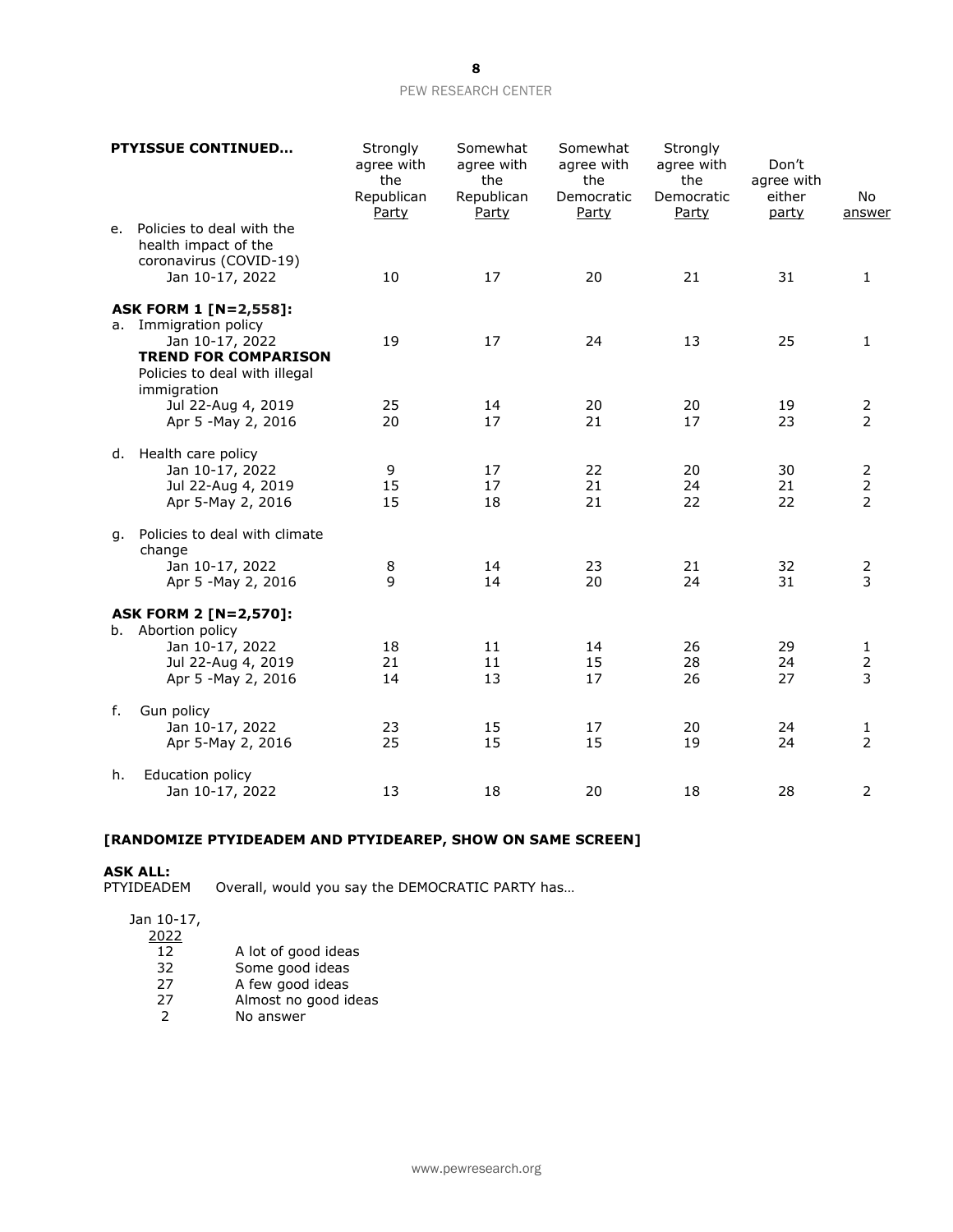9

### PEW RESEARCH CENTER

**ASK ALL:** Overall, would you say the REPUBLICAN PARTY has...

# Jan 10-17,

| 2022 |                      |
|------|----------------------|
| q    | A lot of good ideas  |
| 32   | Some good ideas      |
| 32   | A few good ideas     |
| 26   | Almost no good ideas |
|      | No answer            |

# **[RANDOMIZE ORDER OF REPPTYTRAIT AND DEMPTYTRAIT, SHOW ON SEPARATE SCREENS]**

### **ASK ALL:**

### REPPTYTRAIT How well do each of the following phrases describe the REPUBLICAN PARTY? **[RANDOMIZE ITEMS, USE SAME ORDER FOR DEMPTYTRAIT]**

|                                                                             | Very<br>well   | Somewhat<br>well | Not too<br><u>well</u> | Not at all<br>well | No<br>answer                          |
|-----------------------------------------------------------------------------|----------------|------------------|------------------------|--------------------|---------------------------------------|
| [No ITEMS c-e]                                                              |                |                  |                        |                    |                                       |
| <b>ASK FORM 1 [N=2,558]:</b><br>a. Too extreme in its positions             |                |                  |                        |                    |                                       |
| Jan 10-17, 2022                                                             | 30             | 30               | 26                     | 11                 | $\frac{3}{2}$                         |
| Mar 1-7, 2021                                                               | 27<br>30       | 34<br>33         | 25<br>23               | 12<br>12           |                                       |
| Sep 3-15, 2019                                                              |                |                  |                        |                    |                                       |
| <b>ASK FORM 2 [N=2,570]:</b><br>f. Accepting of those with extreme<br>views |                |                  |                        |                    |                                       |
| Jan 10-17, 2022                                                             | 18             | 30               | 31                     | 19                 | 2                                     |
| Mar 1-7, 2021                                                               | 17             | 30               | 32                     | 18                 | $\overline{2}$                        |
| <b>ASK ALL:</b><br>b. Governs in an honest and ethical<br>way               |                |                  |                        |                    |                                       |
| Jan 10-17, 2022                                                             | 6              | 32               | 29                     | 31                 | $\begin{array}{c} 2 \\ 1 \end{array}$ |
| Mar 1-7, 2021                                                               | 8              | 33               | 29                     | 29                 |                                       |
| Sep 3-15, 2019                                                              | $\overline{7}$ | 31               | 30                     | 30                 | 1                                     |
| g. Respects the country's democratic<br>institutions and traditions         |                |                  |                        |                    |                                       |
| Jan 10-17, 2022                                                             | 13             | 34               | 25                     | 27                 | 2                                     |
| Mar 1-7, 2021                                                               | 16             | 32               | 25                     | 26                 | $\overline{1}$                        |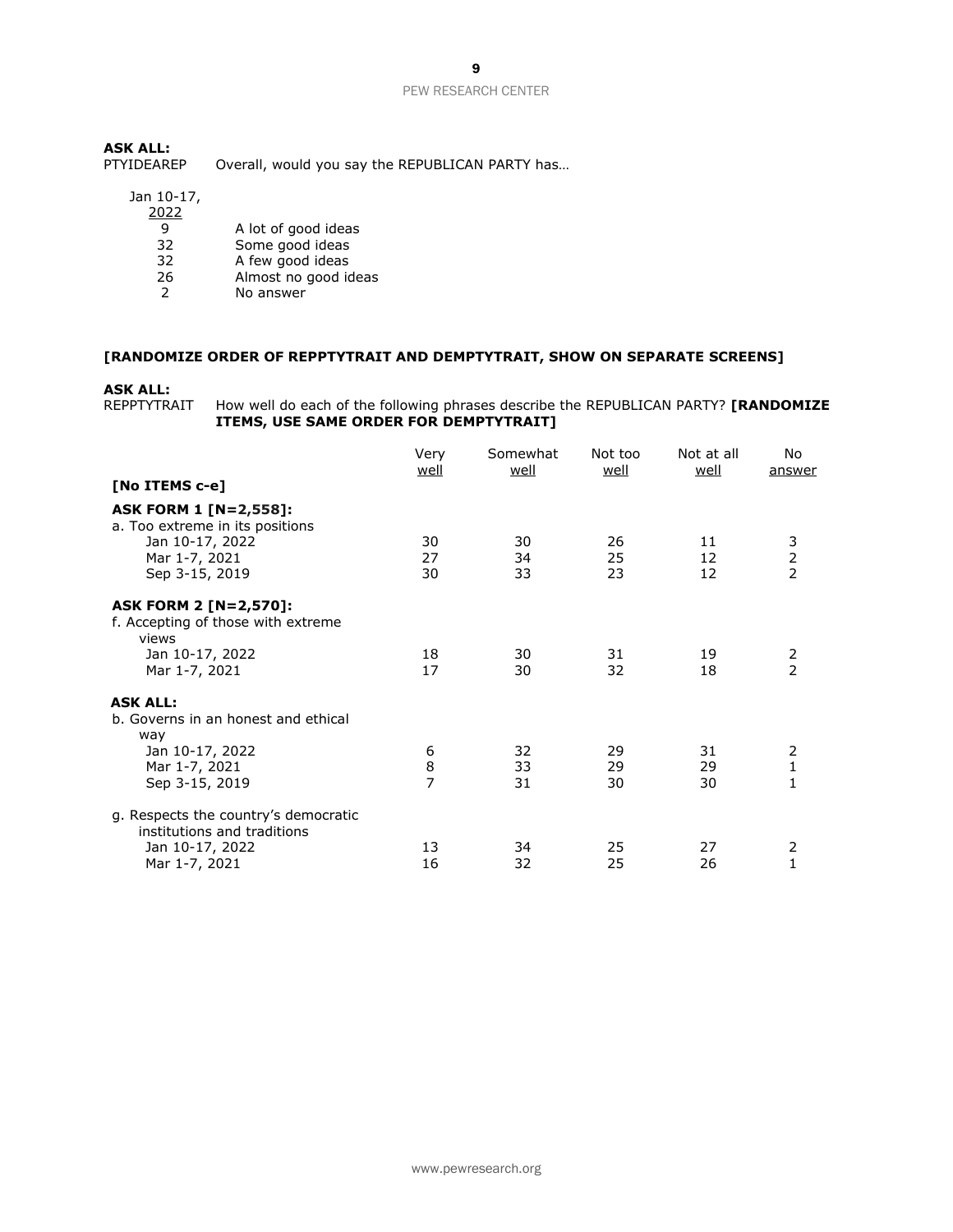# **[RANDOMIZE ORDER OF REPPTYTRAIT AND DEMPTYTRAIT, SHOW ON SEPARATE SCREENS]**

### **ASK ALL:**

DEMPTYTRAIT How well do each of the following phrases describe the DEMOCRATIC PARTY? **[RANDOMIZE ITEMS, USE SAME ORDER FOR REPPTYTRAIT]** 

|                                                                                                                       | Very<br><u>well</u> | Somewhat<br>well | Not too<br>well | Not at all<br>well | No.<br>answer                     |
|-----------------------------------------------------------------------------------------------------------------------|---------------------|------------------|-----------------|--------------------|-----------------------------------|
| [No ITEMS c-e]                                                                                                        |                     |                  |                 |                    |                                   |
| <b>ASK FORM 1 [N=2,558]:</b><br>a. Too extreme in its positions<br>Jan 10-17, 2022<br>Mar 1-7, 2021<br>Sep 3-15, 2019 | 25<br>26<br>29      | 32<br>34<br>32   | 25<br>26<br>27  | 16<br>12<br>11     | 3<br>2<br>2                       |
| <b>ASK FORM 2 [N=2,570]:</b><br>f. Accepting of those with extreme<br>views                                           |                     |                  |                 |                    |                                   |
| Jan 10-17, 2022<br>Mar 1-7, 2021                                                                                      | 13<br>19            | 33<br>35         | 31<br>26        | 21<br>18           | 2<br>$\overline{2}$               |
| <b>ASK ALL:</b><br>b. Governs in an honest and ethical<br>way                                                         |                     |                  |                 |                    |                                   |
| Jan 10-17, 2022<br>Mar 1-7, 2021<br>Sep 3-15, 2019                                                                    | 10<br>12<br>10      | 35<br>38<br>38   | 25<br>22<br>27  | 29<br>27<br>25     | 2<br>$\mathbf{1}$<br>$\mathbf{1}$ |
| g. Respects the country's democratic<br>institutions and traditions<br>Jan 10-17, 2022<br>Mar 1-7, 2021               | 16<br>20            | 35<br>36         | 21<br>19        | 27<br>24           | 2<br>1                            |

### **ASK ALL:**

COVIDTHREAT How much of a threat, if any, is the coronavirus outbreak for… **[RANDOMIZE ITEMS]**

|    |                                                 | A major<br>threat | A minor<br>threat | Not a<br>threat | No answer |
|----|-------------------------------------------------|-------------------|-------------------|-----------------|-----------|
| a. | The health of the U.S. population as<br>a whole |                   |                   |                 |           |
|    | Jan 10-17, 2022                                 | 57                | 35                | 8               | $\ast$    |
|    | Aug 23-29, 2021                                 | 61                | 33                | 6               | $\ast$    |
|    | Feb 16-21, 2021                                 | 63                | 31                |                 | $\ast$    |
|    | Nov 18-29, 2020                                 | 65                | 29                |                 | $\ast$    |
|    | Jul 13-19, 2020                                 | 67                | 28                |                 | $\ast$    |
|    | Apr 29-May 5, 2020                              | 64                | 31                |                 | $\ast$    |
|    | Mar 19-24, 2020                                 | 66                | 31                |                 | $\ast$    |
|    | Mar 10-16, 2020                                 | 47                | 45                |                 | $\ast$    |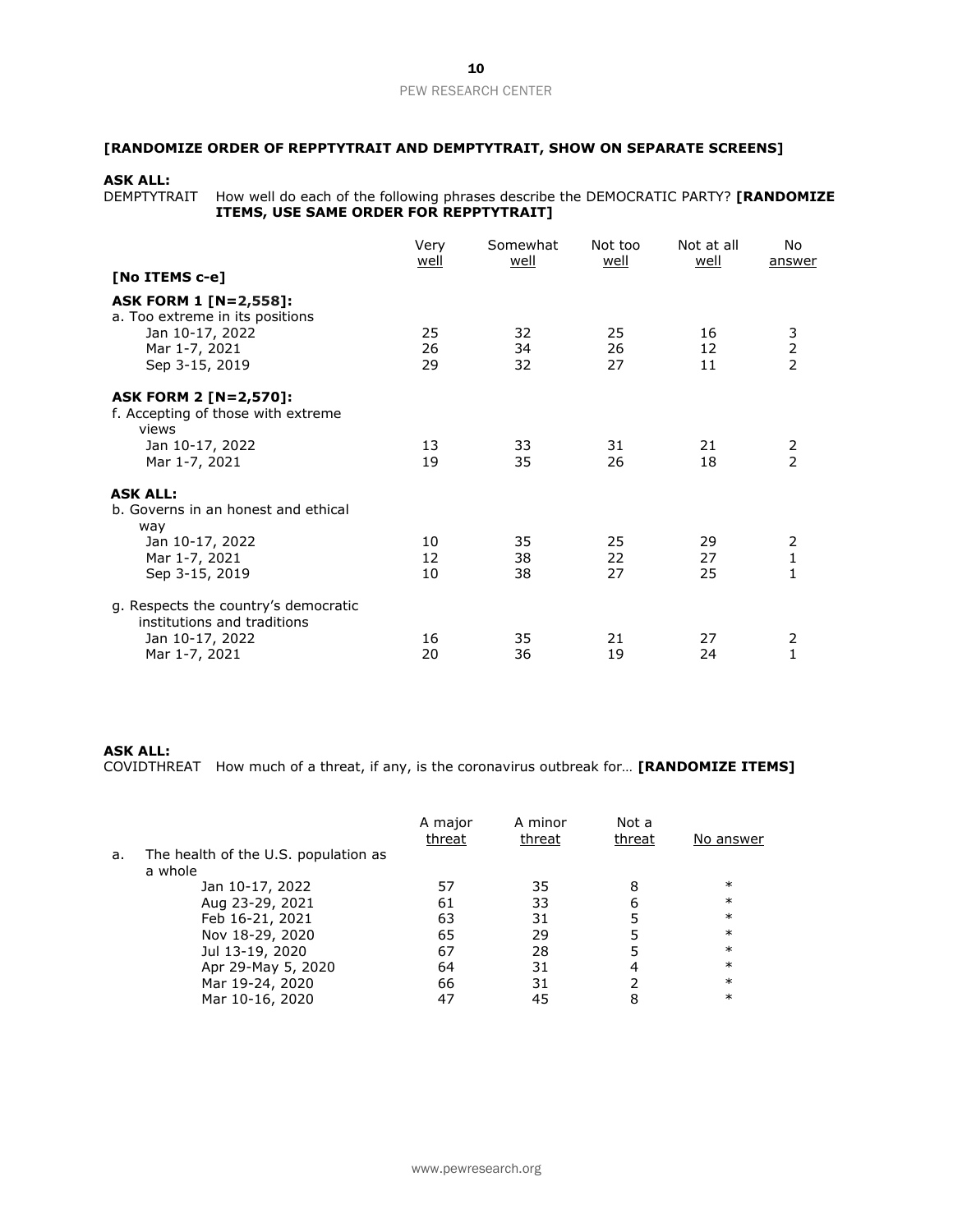|    | <b>COVIDTHREAT CONTINUED</b>      | A major | A minor | Not a          |              |
|----|-----------------------------------|---------|---------|----------------|--------------|
|    |                                   | threat  | threat  | threat         | No answer    |
| b. | Your personal health              |         |         |                |              |
|    | Jan 10-17, 2022                   | 30      | 50      | 20             | $\ast$       |
|    | Aug 23-29, 2021                   | 31      | 50      | 19             | $\ast$       |
|    | Feb 16-21, 2021                   | 31      | 52      | 17             | $\ast$       |
|    | Nov 18-29, 2020                   | 39      | 46      | 14             | $\ast$       |
|    | Jul 13-19, 2020                   | 40      | 46      | 13             | $\ast$       |
|    | Apr 29-May 5, 2020                | 38      | 47      | 14             | $\ast$       |
|    | Mar 19-24, 2020                   | 36      | 52      | 11             | $\ast$       |
|    | Mar 10-16, 2020                   | 27      | 51      | 22             | $\ast$       |
| c. | The U.S. economy                  |         |         |                |              |
|    | Jan 10-17, 2022                   | 69      | 25      |                | 1            |
|    | Aug 23-29, 2021                   | 72      | 24      | 53332          | $\mathbf{1}$ |
|    | Feb 16-21, 2021                   | 81      | 16      |                | $\ast$       |
|    | Nov 18-29, 2020                   | 84      | 13      |                | $\ast$       |
|    | Jul 13-19, 2020                   | 86      | 12      |                | $\ast$       |
|    | Apr 29-May 5, 2020                | 88      | 10      | $\overline{2}$ | $\ast$       |
|    | Mar 19-24, 2020                   | 88      | 10      | $\mathbf{1}$   | $\ast$       |
|    | Mar 10-16, 2020                   | 70      | 25      | 4              | 1            |
| d. | Your personal financial situation |         |         |                |              |
|    | Jan 10-17, 2022                   | 32      | 44      | 23             | $\ast$       |
|    | Aug 23-29, 2021                   | 29      | 46      | 25             | $\ast$       |
|    | Feb 16-21, 2021                   | 30      | 46      | 24             | $\ast$       |
|    | Nov 18-29, 2020                   | 38      | 42      | 20             | $\ast$       |
|    | Jul 13-19, 2020                   | 38      | 43      | 19             | $\ast$       |
|    | Apr 29-May 5, 2020                | 41      | 42      | 17             | $\ast$       |
|    | Mar 19-24, 2020                   | 49      | 40      | 11             | $\ast$       |
|    | Mar 10-16, 2020                   | 34      | 43      | 23             | $\ast$       |

# **ASK ALL:**

COVID\_FUT Thinking about the problems the country is facing from the coronavirus outbreak, do you think... **[RANDOMIZE RESPONSE OPTIONS]**

|                  | The worst is<br>behind us | The worst is still<br>to come | No<br>answer |
|------------------|---------------------------|-------------------------------|--------------|
|                  |                           |                               |              |
| Jan 10-17, 2022  | 49                        | 50                            |              |
| Aug 23-29, 2021  | 45                        | 54                            |              |
| Nov 18-29, 2020  | 28                        | 71                            |              |
| June 16-22, 2020 | 40                        | 59                            |              |
| Apr 7-12, 2020   | 26                        | 73                            |              |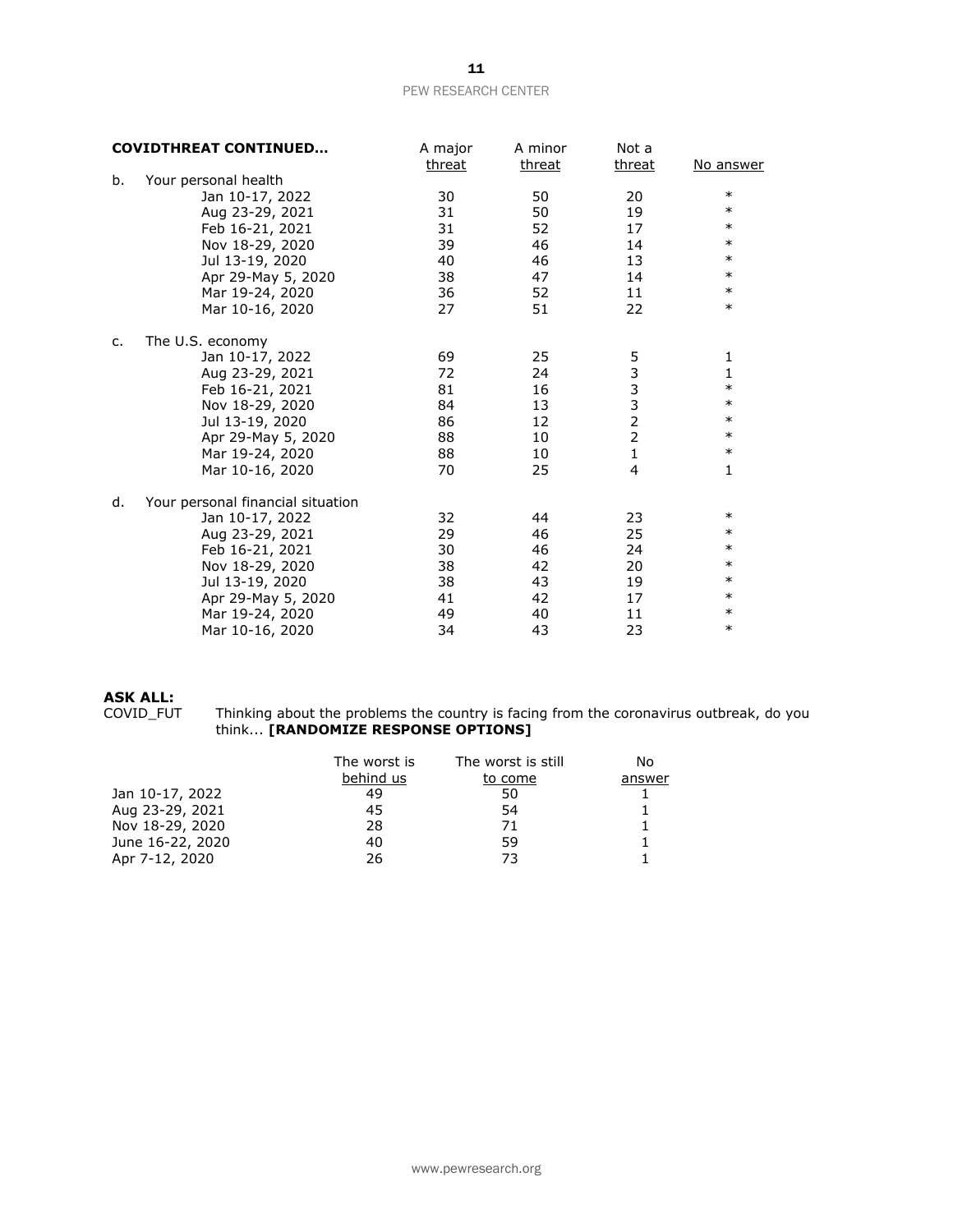# **ASK ALL:**

COVID\_INFECT How concerned, if at all, are you that… **[RANDOMIZE ITEMS]**

|    |                                                             | Very<br>concerned | Somewhat<br>concerned | Not too<br>concerned | Not at all<br>concerned | No answer |
|----|-------------------------------------------------------------|-------------------|-----------------------|----------------------|-------------------------|-----------|
| а. | You might spread the coronavirus                            |                   |                       |                      |                         |           |
|    | to other people without knowing                             |                   |                       |                      |                         |           |
|    | that you have it                                            |                   |                       |                      |                         |           |
|    | Jan 10-17, 2022                                             | 25                | 33                    | 26                   | 16                      | $\ast$    |
|    | Aug 23-29, 2021                                             | 27                | 32                    | 26                   | 15                      | $\ast$    |
|    | Feb 16-21, 2021                                             | 30                | 31                    | 25                   | 14                      | $\ast$    |
|    | Nov 18-29, 2020                                             | 32                | 32                    | 23                   | 13                      | $\ast$    |
|    | June 16-22, 2020                                            | 30                | 32                    | 23                   | 14                      | $\ast$    |
|    | Apr 7-12, 2020                                              | 33                | 34                    | 22                   | 11                      |           |
| b. | You will get the coronavirus and<br>require hospitalization |                   |                       |                      |                         |           |
|    | Jan 10-17, 2022                                             | 15                | 24                    | 37                   | 24                      | $\ast$    |
|    | Aug 23-29, 2021                                             | 19                | 26                    | 36                   | 19                      | $\ast$    |
|    | Feb 16-21, 2021                                             | 21                | 27                    | 31                   | 20                      | $\ast$    |
|    | Nov 18-29, 2020                                             | 23                | 30                    | 30                   | 17                      | $\ast$    |
|    | June 16-22, 2020                                            | 24                | 27                    | 32                   | 17                      | $\ast$    |
|    | Apr 7-12, 2020                                              | 24                | 31                    | 32                   | 13                      | $\ast$    |

# **ASK ALL:**

In the past month, how often, if ever, have you worn a mask or face covering when in stores or other businesses?

|                 |             |          |        |       | Have not gone  |        |
|-----------------|-------------|----------|--------|-------|----------------|--------|
|                 | All or most | Some of  | Hardly |       | to these types | No     |
|                 | of the time | the time | ever   | Never | of places      | answer |
| Jan 10-17, 2022 | 61          | 18       | 12     |       |                | $\ast$ |
| Aug 23-29, 2021 | 53          | 21       | 14     | 11    |                | $\ast$ |
| Feb 16-21,2021  | 88          | 6        | 3      |       |                | $\ast$ |
| Nov 18-29, 2020 | 87          |          | 4      |       |                | $\ast$ |
| Aug 3-16, 2020  | 85          | 9        |        |       |                | $\ast$ |
| June 4-10, 2020 | 65          |          | q      |       |                | $\ast$ |

# **ADDITIONAL QUESTIONS HELD FOR FUTURE RELEASE**

### **ASK FORM 1 [N=2,558]:**

PRESWITHOP This year, do you think Joe Biden should... **[RANDOMIZE]**

| Jan 10-17,<br>2022 |                                                                                                                                                                                               | Jan 8-12,<br>2021 <sup>3</sup> |
|--------------------|-----------------------------------------------------------------------------------------------------------------------------------------------------------------------------------------------|--------------------------------|
| 67                 | Try as best he can to work with Republican congressional leaders<br>to accomplish things, even if it means disappointing some people<br>who voted for him                                     | 74                             |
| 29                 | Stand up to Republican congressional leaders on issues that are<br>important to the people who voted for him, even if it means it's<br>harder to address critical problems facing the country | 23                             |
|                    | No answer                                                                                                                                                                                     |                                |

3

In January 2021, second response option was worded as " … on issues that are important to his supporters …".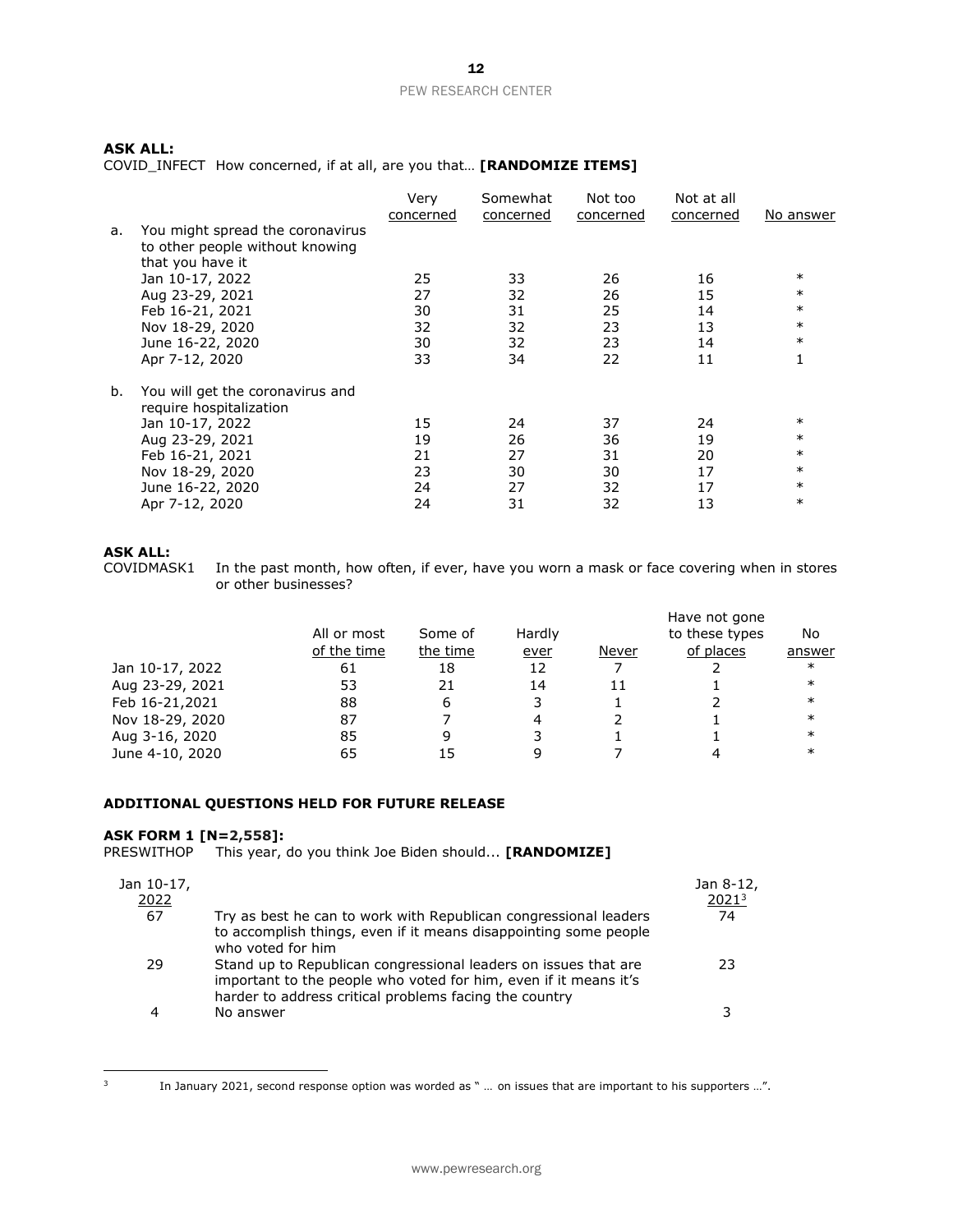### **ASK FORM 2 [N=2,570]:**

OPWITHPRES This year, do you think Republican congressional leaders should... **[RANDOMIZE]**

| Jan 10-17,<br>2022 |                                                                                                                                                             | Jan 8-12,<br>2021 |
|--------------------|-------------------------------------------------------------------------------------------------------------------------------------------------------------|-------------------|
| 61                 | Try as best they can to work with Joe Biden to accomplish things,<br>even if it means disappointing some Republican voters                                  | 66                |
| 37                 | Stand up to Joe Biden on issues that are important to Republican<br>voters, even if it means it's harder to address critical problems<br>facing the country | 31                |
|                    | No answer                                                                                                                                                   |                   |

## **ASK ALL:**

ECON1 Thinking about the nation's economy... How would you rate economic conditions in this country today?

|                     | Excellent | Good | Only fair | Poor | No answer |
|---------------------|-----------|------|-----------|------|-----------|
| Jan 10-17, 2022     |           | 25   | 47        | 24   |           |
| Sep 13-19, 2021     |           | 24   | 50        | 24   | $\ast$    |
| Apr 20-29, 2021     |           | 35   | 49        | 14   | $\ast$    |
| Mar 1-7, 2021       |           | 21   | 53        | 24   | $\ast$    |
| Nov 12-17, 2020     |           | 31   | 44        | 20   | $\ast$    |
| Sep 30-Oct 5, 2020  |           | 29   | 42        | 25   | $\ast$    |
| June 16-22, 2020    |           | 22   | 44        | 30   |           |
| Apr 7-12, 2020      |           | 19   | 38        | 38   |           |
| Jan 6-19, 2020      | 16        | 42   | 33        | 9    | ∗         |
| Sep 16-29, 2019     | 10        | 46   | 35        | 8    | $\ast$    |
| July 22-Aug 4, 2019 | 14        | 43   | 32        | 11   | $\ast$    |
| Nov 7-16, 2018      | 13        | 46   | 31        | 9    |           |
| Sep 24-Oct 7, 2018  | 12        | 45   | 32        | 11   | ∗         |
| Feb 28-Mar 12, 2017 |           | 37   | 43        | 17   |           |
| Oct 25-Nov 8, 2016  |           | 30   | 47        | 21   |           |
| Apr 29-May 27, 2014 |           | 18   | 50        | 30   |           |

#### **ASK ALL:**

ECON1B A year from now, do you expect that economic conditions in the country as a whole will be...

|                                  |        |       | About the |               |
|----------------------------------|--------|-------|-----------|---------------|
|                                  |        |       | same as   |               |
|                                  | Better | Worse | now       | No answer     |
| Jan 10-17, 2022                  | 27     | 35    | 37        |               |
| Sep 13-19, 2021                  | 29     | 37    | 34        |               |
| Apr 20-29, 2021                  | 45     | 28    | 27        |               |
| Mar 1-7, 2021                    | 44     | 31    | 24        | $\ast$        |
| Nov 12-17, 2020                  | 42     | 32    | 24        | $\mathcal{P}$ |
| Sep 30-Oct 5, 2020               | 52     | 17    | 30        |               |
| June 16-22, 2020                 | 50     | 22    | 27        |               |
| Apr 7-12, 2020                   | 55     | 22    | 22        |               |
| Jan 6-19, 2020                   | 29     | 26    | 45        |               |
| Sep 16-29, 2019                  | 20     | 32    | 48        | $\ast$        |
| July 22-Aug 4, 2019 <sup>4</sup> | 28     | 28    | 44        | $\ast$        |

4

In the survey conducted from July 22- August 4, 2019, response options for this question were not randomized.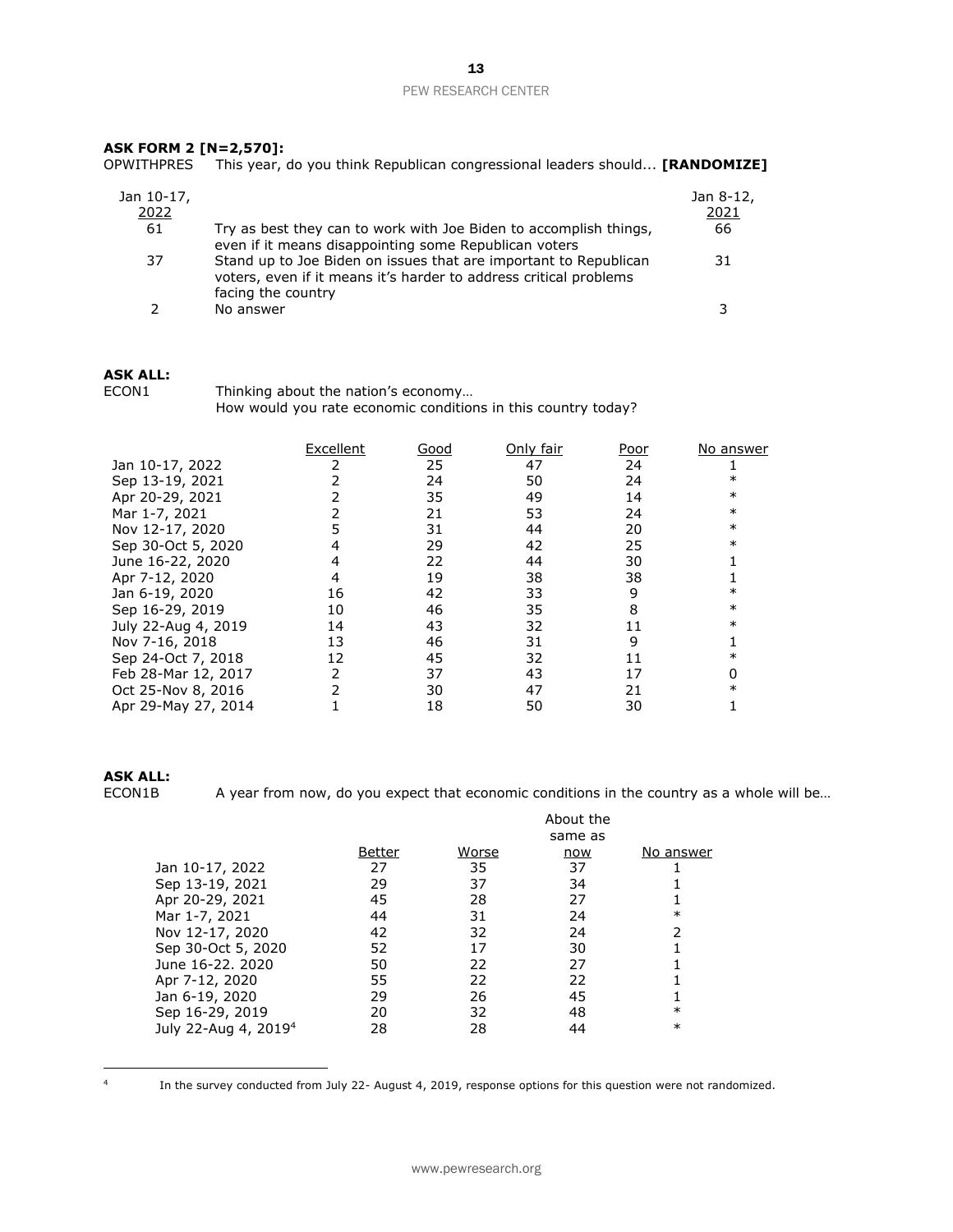# **ASK ALL:**

ECONLIST Thinking about some areas of the U.S. economy, how does each of the following compare to one year ago? **[RANDOMIZE ITEMS; RANDOMIZE RESPONSE OPTIONS 1-5 OR 5-1]**

|             |                                                                                           | A lot<br>better than<br>a year ago | A little<br>better than<br>a year ago | About the<br>same as<br>a year ago | A little<br>worse than<br>a year ago | A lot<br>worse than<br>a year ago | No<br>answer |
|-------------|-------------------------------------------------------------------------------------------|------------------------------------|---------------------------------------|------------------------------------|--------------------------------------|-----------------------------------|--------------|
| <b>AVCG</b> | <b>ASK FORM 1 ONLY [N=2,558]:</b><br>Availability of<br>consumer goods<br>Jan 10-17, 2022 | $\overline{2}$                     | 12                                    | 16                                 | 31                                   | 39                                | $\ast$       |
| <b>AFHC</b> | The cost of<br>healthcare<br>Jan 10-17, 2022                                              | $\overline{2}$                     | $\boldsymbol{6}$                      | 36                                 | 31                                   | 24                                | 1            |
| GAS         | Gasoline prices<br>Jan 10-17, 2022                                                        | $\overline{2}$                     | 5                                     | 11                                 | 28                                   | 54                                | $\ast$       |
| <b>STOC</b> | The stock market<br>Jan 10-17, 2022                                                       | 8                                  | 19                                    | 37                                 | 19                                   | 12                                | 4            |
| <b>AVJ</b>  | <b>ASK FORM 2 ONLY [N=2,570]:</b><br>Availability of jobs<br>Jan 10-17, 2022              | 26                                 | 31                                    | 24                                 | 10                                   | 9                                 | 1            |
| <b>AFHO</b> | The cost of housing<br>Jan 10-17, 2022                                                    | $\mathbf{1}$                       | $\overline{4}$                        | 14                                 | 30                                   | 49                                | $\mathbf{1}$ |
| <b>PRCG</b> | Prices for food and<br>consumer goods<br>Jan 10-17, 2022                                  | $\mathbf{1}$                       | $\overline{2}$                        | 7                                  | 29                                   | 60                                | 1            |
| <b>BUDG</b> | The federal budget<br>deficit<br>Jan 10-17, 2022                                          | 2                                  | 5                                     | 22                                 | 23                                   | 45                                | 3            |